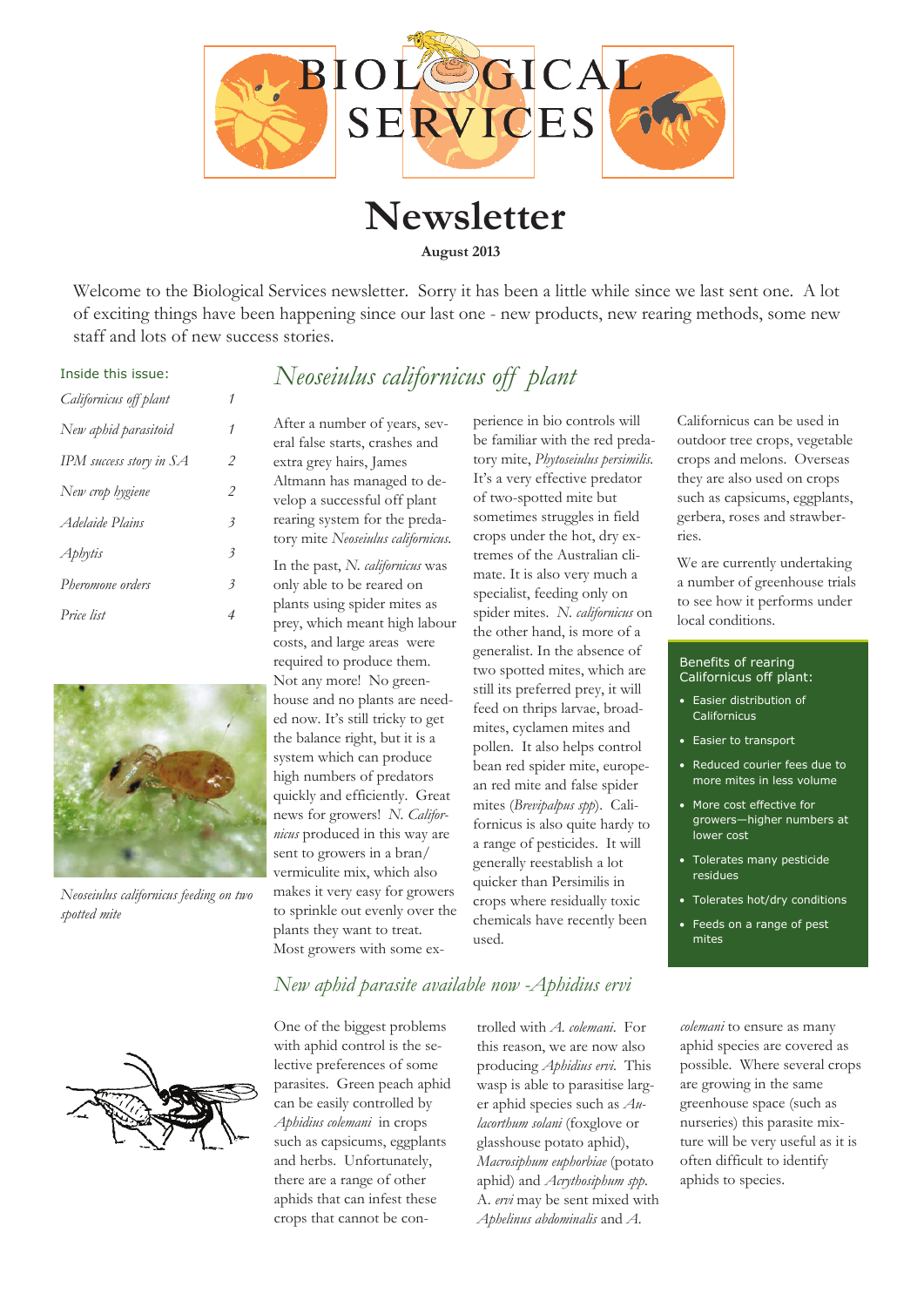

*Scouting in a strawberry crop, A.F. Parker & Sons, Uraidla (Adelaide Hills)* 

**"It is one of the fastest and most widespread adoptions of an IPM program known anywhere in the world"** 

### *IPM success story in SA strawberries*

Six years ago we were approached by a leading South Australian strawberry grower to try to help them develop a biologically based program to aid in the control of western flower thrips (WFT). We declined, as the damage sounded severe and we knew how difficult WFT were to control. The following year we were contacted again. This time with a plea, that we must help or they may need to grow a different crop.

With the help of Lachlan Chilman (Manchil IPM), who was already proficient in monitoring strawberry crops (and rearing Persimilis for two spotted mite (TSM) control), we put together some suggestions for a trial. We were given a direction from the grower - "NO TRIAL, we are doing the whole property". We suggested high release rates of available predators : Hypoaspis predatory mites for the soil (for thrips pupae), as

soils are fumigated prior to planting which kills all living organisms, good and bad. Cucumeris predatory mites to the foliage (for thrips larvae) and Persimilis predatory mites for TSM control. After a lot of nail biting, careful monitoring and encouragement from the grower, it worked. At the same time, Paul Horne (IPM Technologies) was developing the same program for Victorian strawberry growers. Again, there were some teething issues, but it worked there also.

Five years later we estimate that 90% of the strawberry production in SA, WA and Victoria is using an IPM program heavily based on releases of predatory mites for WFT and TSM control. The Parker family from the Adelaide Hills is very happy— good control and less pesticides. They and most of the other growers have reduced their insecticide and miticide applications by at least 85% each season. Paul

Horne and the Victorian Strawberry Association measured IPM adoption in Victoria and believe it is one of the fastest and most widespread adoptions of an IPM program known anywhere in the world.

In conjunction with Manchil IPM we are now using Orius in covered strawberry crops where WFT can escalate to high levels. Orius can feed on adult thrips in the flower, giving increased control in these areas. If successful, Orius may well become part of the overall strawberry program in the future.



*Adult Orius* 



#### With spring just around the corner, many vegetable growers will be planting new crops. Whether growing indoors or outdoors, crop hygiene begins in the old crop. Weeds both around the crop, or in the crop can act as pest reservoirs. By eliminating all hosts weeds for key pests in and around the crop you are not only reducing possible pest breeding areas, but also places for pests to alight and rest. Weeds can attract pests into a

# *New Crop Hygiene*

crop, where they would otherwise not be a problem.

Broadleaf weeds such as nightshade can host pests as well as virus. Grasses are generally less of a problem.

If you have had a major buildup or problem with insect or mite pests in an old crop, it may be a good idea to spray the old crop to reduce pest numbers as you pull the old crop out. Be careful not to use residually toxic sprays

that may hinder establishment of beneficials in your next crop.

It is best to remove old soil grown crops from greenhouses as soon as possible and ideally remove the old plant material off the property altogether. This prevents the migrations of pests from rotting plant material, and possible virus/disease transmission to new crops.